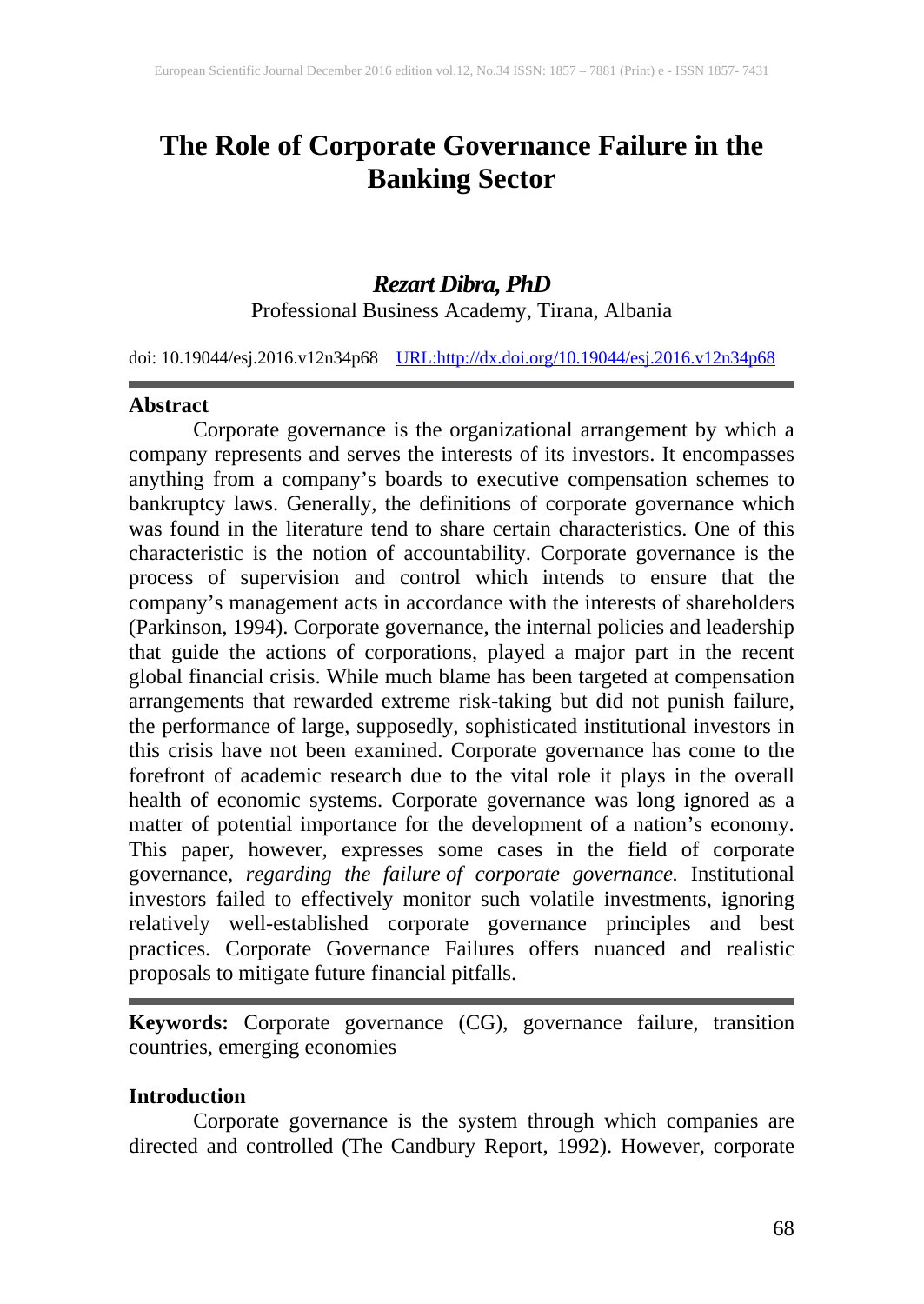governance is a central and dynamic aspect of business. *Corporate Governance Failures* reveals how these organizations expose themselves and their clientele to extremely complex financial instruments, such as credit default swaps. This is done through investments in hedge and private equity funds as well as more traditional equity investments in large financial institutions. Corporate governance has been practiced since the inception of corporate entities. Corporate governance is the structures, process, cultures, and systems that engender the successful operation of the organization (Keasey & Wright, 1993). Therefore, corporate governance has become one of the most commonly used phrases in the current global business vocabulary. The notorious collapse of Enron 2001, one of America's largest companies, has focused international attention on company failures and the role that strong corporate governance needs to play to prevent them. "Corporate governance" constitutes a country's private and public institutions, both formal and informal, which together govern the relationship between the people who manage corporations (corporate insiders) and others who invest their resources in various corporations in the country. Consequently, corporate governance generally refers to the set of rule-based processes of laws, policies, and accountability that governs the relationship between the investor (stockholder of a company) and the investee (management). Corporate governance has attracted a great deal of attention in the aftermath of the Asian financial crisis of 1997-1998 and the early 2000s U.S. corporate scandals, like Enron and World Com. However, as soon as the threat of global contagion financial crises passes away, corporate governance was relegated to the background of academic research. The focus of this paper is the challenge that transition countries face in moving from a politically-based relationship to one of a rule-based relationship. It also focuses on the role of corporate governance as a major factor in the unprecedented transformation of transition countries to a market economy.

## **Models and Principles of Corporate Governance (CG)**

Taking into consideration the many differences between countries all over the globe, corporate governance makes no exception. This is because it is being influenced by culture, history, and politics. Still, we can identify a widely accepted classification of corporate governance models. Thus, these are the market-based system exemplified by the British and American systems and the bank based system from Japan and Germany. The two are also known as "insider/outsider" model, which was studied by Helen Short in 1998. Outsider model or shareholders model, used basically in America or United Kingdom, has a powerful stock exchange which influences the markets all over the world. This system is characterized by effective distancing of ownership and control. Thus, the owners of firm tend to have a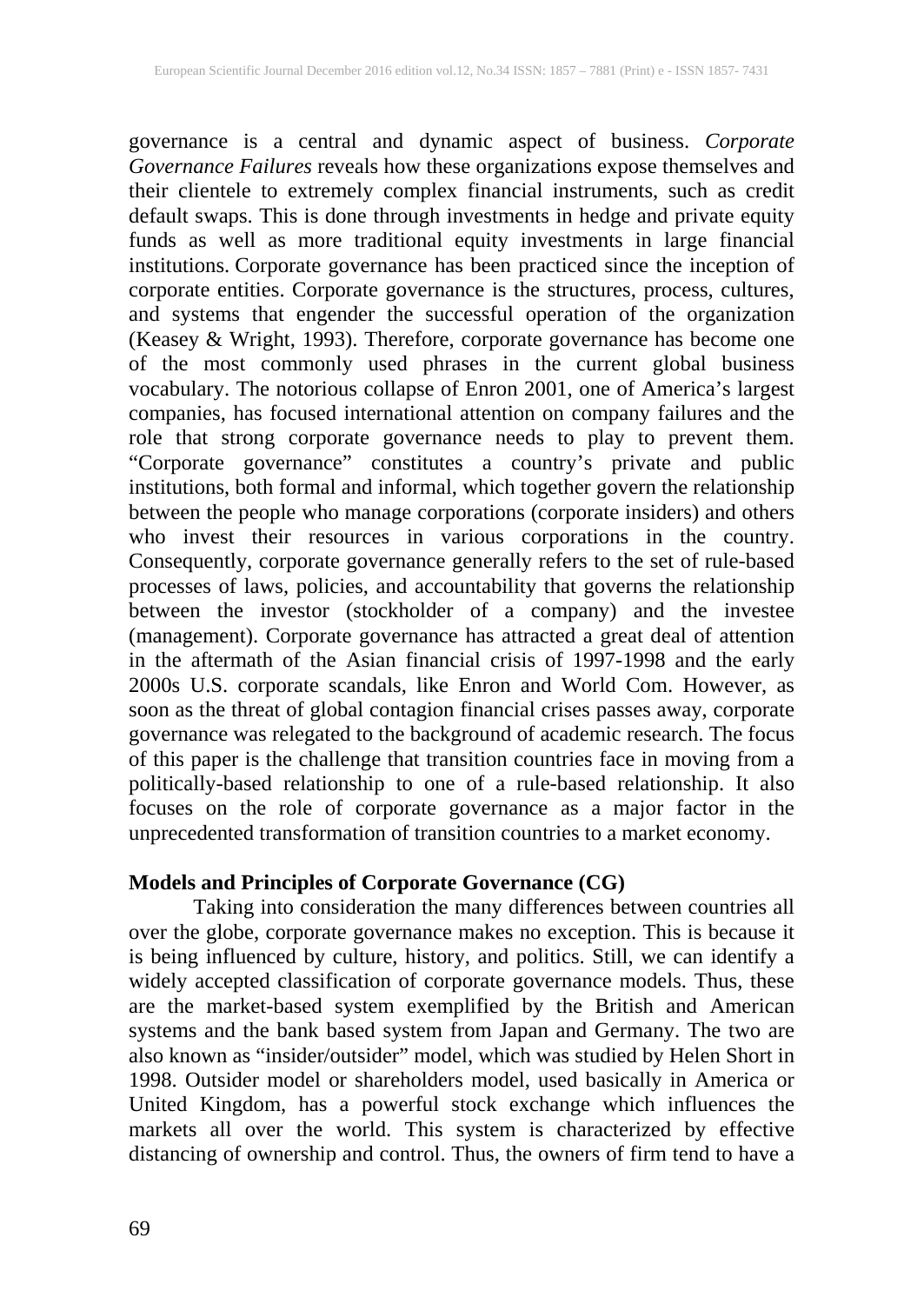transitory interest in the firm. In this kind of companies, there is a strong CEO which can easily become the chairman of the board of directors. Also, there a highly dispersed group of shareholders who generally find selling shares to be an easier way of expressing their dissatisfaction with inefficient management rather than creating a change. Insider model or stakeholders' model functions quite different. The owners of the firms tend to have an enduring interest in the company, and the relationships between management and shareholders are close and stable. This system helps the convergence of interests in company but can also result to some major issues such as little or no transparency and abuse of power (especially in family-runned businesses). For instance, in Germany, share ownership is less diffuse and banks play a much more important role as providers of finance. In addition, they monitor the day-to-day activity of financial flow. The company has a very close relationship with its also called *Hausbank*, a universal bank that owns shares in the company and usually has board representation. Thus, the bank supervises every major step a company takes. Overall, corporate governance in Enron was weak in almost all aspects. The Board of Directors was composed of a number of people who have displayed poor moral character and are willing to conduct fraudulent activity. This was the genuine root of the company's corporate governance failure. There has been a proliferation of books on the downfall of Enron, seeking to explain why events transpired as they did. As we have seen, the USA and the UK reacted strongly to Enron's collapse. In addition, corporate governance has been hurled to centre stage as a result of the weaknesses at the heart of Enron's corporate governance system. The long- term effects of Enron will hopeful result in a cleaner and a more ethical corporate environment across the globe. Therefore, the continuous updating of corporate governance codes of practice and the systematic review of corporate governance checks and balances are necessary to avoid other Enron's in the future. Clearly, corporate governance check and balances can only be used to detect, not cure, unethical practices. A complicating factor in issues of fraud and ethical breakdown is the intangible nature of fraud. Therefore, there is a grey area surrounding what is *right or wrong, good or bad* in human behaviour. Some comments from Sheldon Zenner and American white-collar criminal and civil lawyer, when speaking of the Enron trial, helped to illuminate this issue. In order to discuss corporate governance, we will establish from the start who are the ones that are responsible for creating and governing the corporation. Corporate governance framework is presented in figure 1.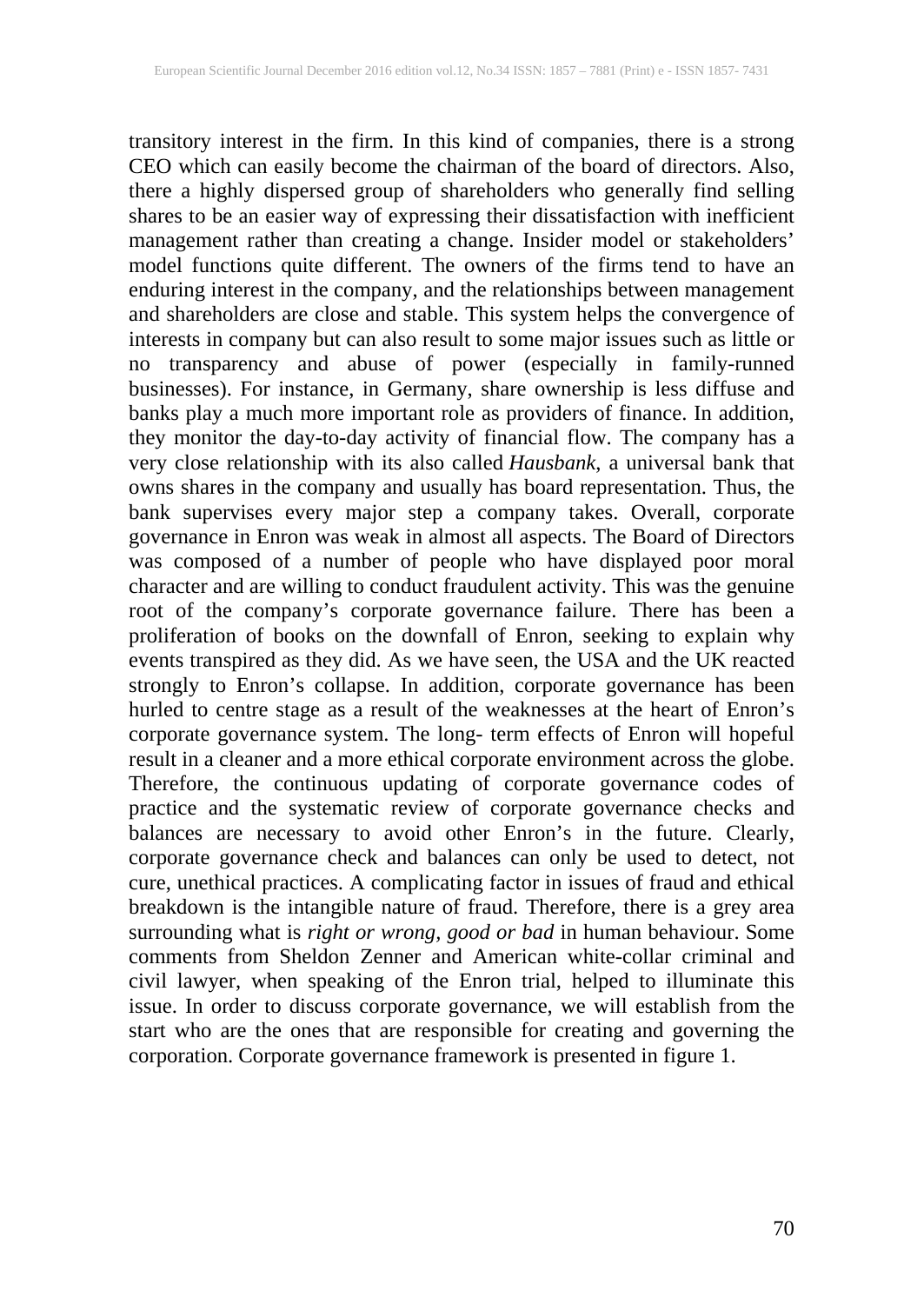

Figure 1. Corporate Governance framework

### **Corporate Governance (CG) Failure in Enron and Parmalat**

The collapse of Enron during 2001 focused attention on the effectiveness of the non-executive director function. The corporate board, with its mix of expertise, independence, and legal power, is a potentially powerful governance mechanism. Parmalat is a huge and quite well known dairy product company in Italy. It is in charge of almost 50% of the dairy products in Italy. Parmalat was owned by a complex group of companies which is controlled by one strong blockholder (the founding Tanzi family) through pyramidal structure (see Melis, 2005). Consequently, Melis (1999) explained that such ownership structures with opaque patterns of ownership and control are not uncommon in Italian companies. Melis (2000) stated that the weaknesses of Anglo Saxon systems of corporate governance were traditionally strong managers: strong blockholders and unprotected minority shareholders. The case of Parmalat was typical of this form of corporate governance, with the controlling of Tanzi shareholders channeling corporate resources illegally to themselves, at the expense of minority shareholders (Melis, 2005).

### **Corporate Governance (CG) Failure in Lehman Brothers**

The corporate governance framework also depends on the legal, regulatory, institutional, and ethical environment of the community. The collapse of Lehman Brothers was the biggest bankruptcy in the corporative history of the USA. It is seen by a lot of people as a corporate governance failure, not a failure of financial markets in September 2008. However, the event resulted to the largest and worst financial crises of the last decades. It became true as a consequence of fatal errors like combination of intricate accounting rules, complex derivatives, greed, excessive leverage, and the complacency of rating agencies.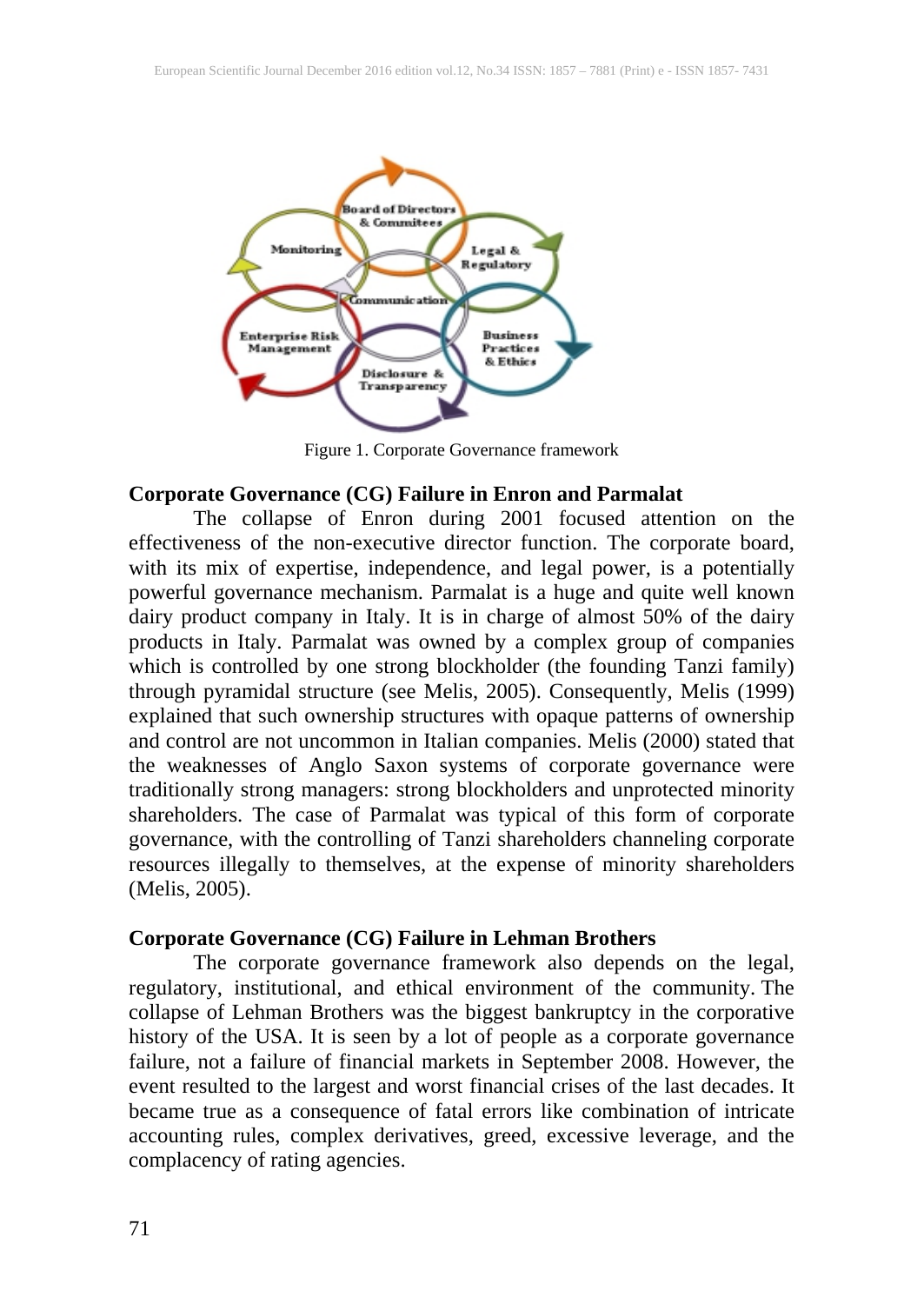# **Barings Bank**

Although due to the failure of other bank, famous, called the "Queen's bank", Baring's story differs from that of Lehman Brothers, a story of a double-dealer who caused the bankruptcy of a supposed solid bank. This case is truly spectacular because for a significant period of time, he managed to conceal his fraudulent concealment of a significant loss. On the  $26<sup>th</sup>$  of February 1995, the bank Barings Plc, one of the oldest banks of the United Kingdom was declared bankrupt. Nick Leeson, one of the bank traders in Singapore, had lost \$1.4 billion on derivatives trading while the bank reported capital was only about \$600 millions. However, this hit came principally from a hit on a long position in the Nikkei 225 futures of notional value around \$7billions on the Osaka and Singapore Exchange. Officially, Nick Leeson was arbitraging the Nikkei 225 futures contracts on the different exchanges. These exchanges include the Singapore International Monetary Exchange (SIMEX) and the Osaka Stock Exchange (OSE). Thus, they purchase the same features at a low price in one exchange and sells simultaneously at a higher price on the other exchange. For Barings London, Nick Leeson was presumably doing a trading strategy with little or no exposure to risk as he was allegedly hedged.

| No.            | Company Name           | Country     | <b>Observable Causes of Failure</b>             |
|----------------|------------------------|-------------|-------------------------------------------------|
|                | Enron                  | <b>USA</b>  | Inflated earnings                               |
| $\mathfrak{D}$ | WorldCom               | USA.        | Expenses booked as capital expenditure          |
| 3              | Tyco                   | USA.        | Looting by CEO, improper share deals            |
| 4              | <b>Global Crossing</b> | <b>USA</b>  | Inflated corporate profits to defraud investors |
| 5              | Royal Ahold            | Netherlands | Earnings overstated                             |
| 6              | Parmalat               | Italy       | False transaction recorded                      |
| 7              | Wal-Mart               | <b>USA</b>  | Weaknesses in internal controls have led to     |
|                |                        |             | government investigations and class action      |
|                |                        |             | lawsuits by employees.                          |
| 8              | Xerox                  | USA         | Accelerated revenue recognition                 |
|                |                        |             |                                                 |

Table 1. Corporative Governance failure (Some cases)

## **Conclusion**

Corporate governance is most often viewed as both the structure and the relationships which determine corporate direction and performance. Corporate governance is the organizational arrangement by which a company represents and serves the interests of its investors. Separation of ownership and control in a large stock corporation would be of no particular consequence if the interests of owners and managers coincided. There are, however, reasons to believe that these interests may diverge. It can encompass anything from company boards to executive compensation schemes to bankruptcy laws. Furthermore, a transparent and timely

*<sup>(</sup>Source: "Reason for Corporate Governance failures",* by Shruti Mehta & Rachana Srivastvaar)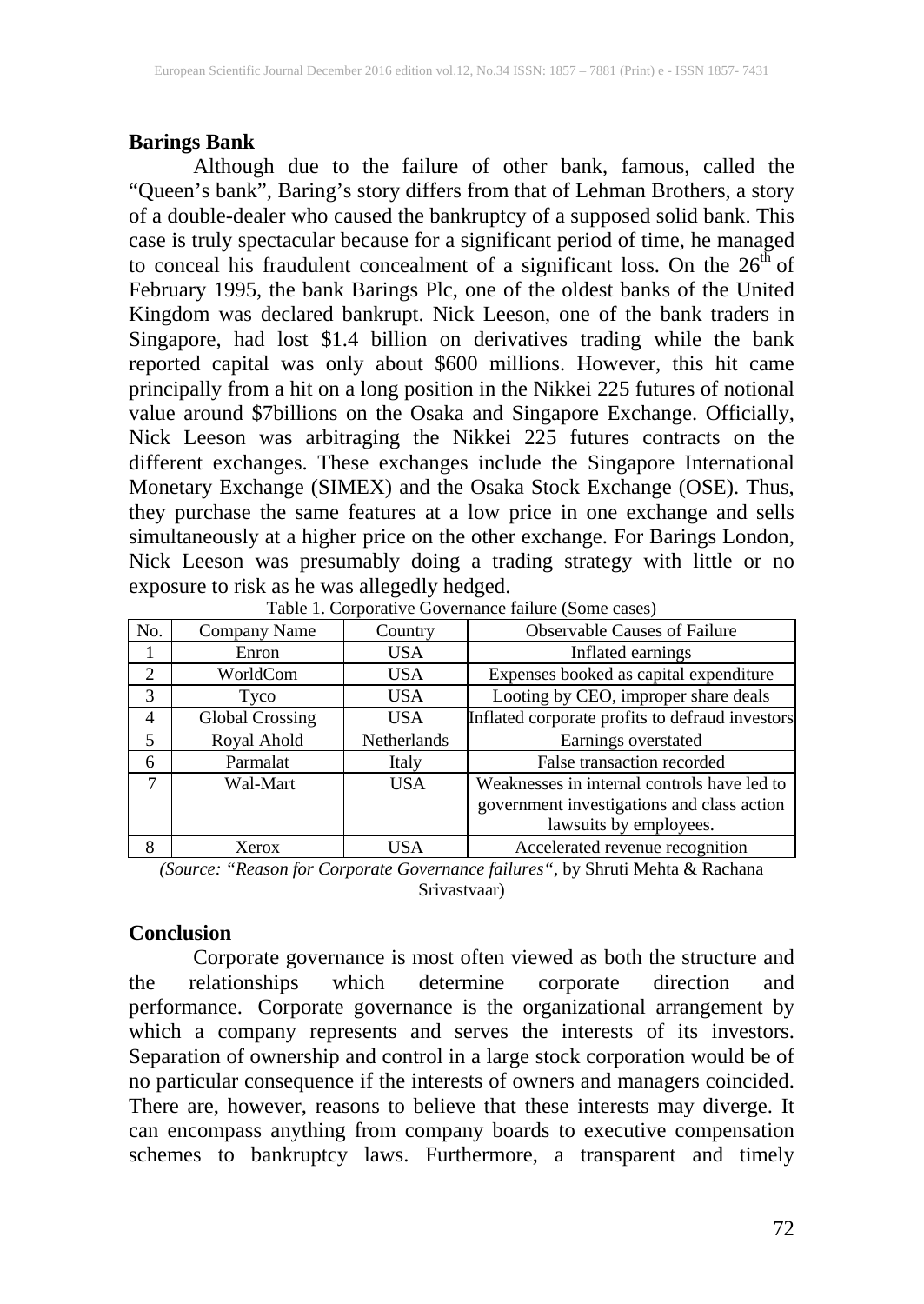communication between those who are involved in decision making process must be the first tool that can prevent cases of failure. The link between information and fraud prevention must go beyond the particular mode of corporate governance chosen, organizational structure, and control mechanisms applied. People are more important than processes. As a result, one of the main goals is to encourage the diffusion of advanced practices which does not only lead to defending the interests of investors, but also to ensure social stability, improving the quality of human capital, and promoting authentic values. Corporate governance mechanisms cannot prevent unethical activity by top management. Thus, they can at least act as a means of detecting such activity by top management before it is too late. Although few of the many cases of corporative governance failures have been treated, we attend to believe that we manage to emphasize the main ideas which involve the interpretation and point of view of the authors. As a solution to eliminate or at least reduce the differences between the three main types of corporate governance, we would see a set of standards and requirements that include features of all types of governance factors, namely an attempt to globalize the management techniques. Therefore, the collapse of corporate governance will be the lesson for all the companies. The financial crisis really got going just about seven years ago and his lessons are important to learn from all the companies around the world according to the corporate governance principles.

#### **References:**

- 1. Aduda J,Chogii, Magutu, P.O (2013). An empirical test of competiting corporate governance theories.
- 2. Aguilera V.R & Jackson G. (2011). Comparative and International Corporate Governance, SSRN.1-73.
- 3. Anderson, D.W., Melanson S.J., & Maly, J. (2007). The Evolution of Corporate Governance: power redistribution brings boards to life. *Corporate Governance*, 15(5):780-797.
- 4. Agyei A, & Owusu R A, (2014). The Effect of Ownership Structure and Corporate Governance on Capital Structure of Ghanaian Listed Manufacturing Companies.
- 5. Arrazola M, & Hevia J, (2007). "An aggregated index of human capital", research paper, Economic Bulletin, volume  $10(1)$ , fq  $1 - 11$ , URL: http://economics bulletin.vanderbilt.edu data e aksesit 06.06.2012.
- 6. Babic, V, Jelena ND & Jelena EM. (2010) Rethinking Board Role Performance : Toward An Integral Model (1-23).
- 7. Babić, V. (2010). Corporate Governance In Transition Economics. Ekonomske teme, 34(2), 555,568.